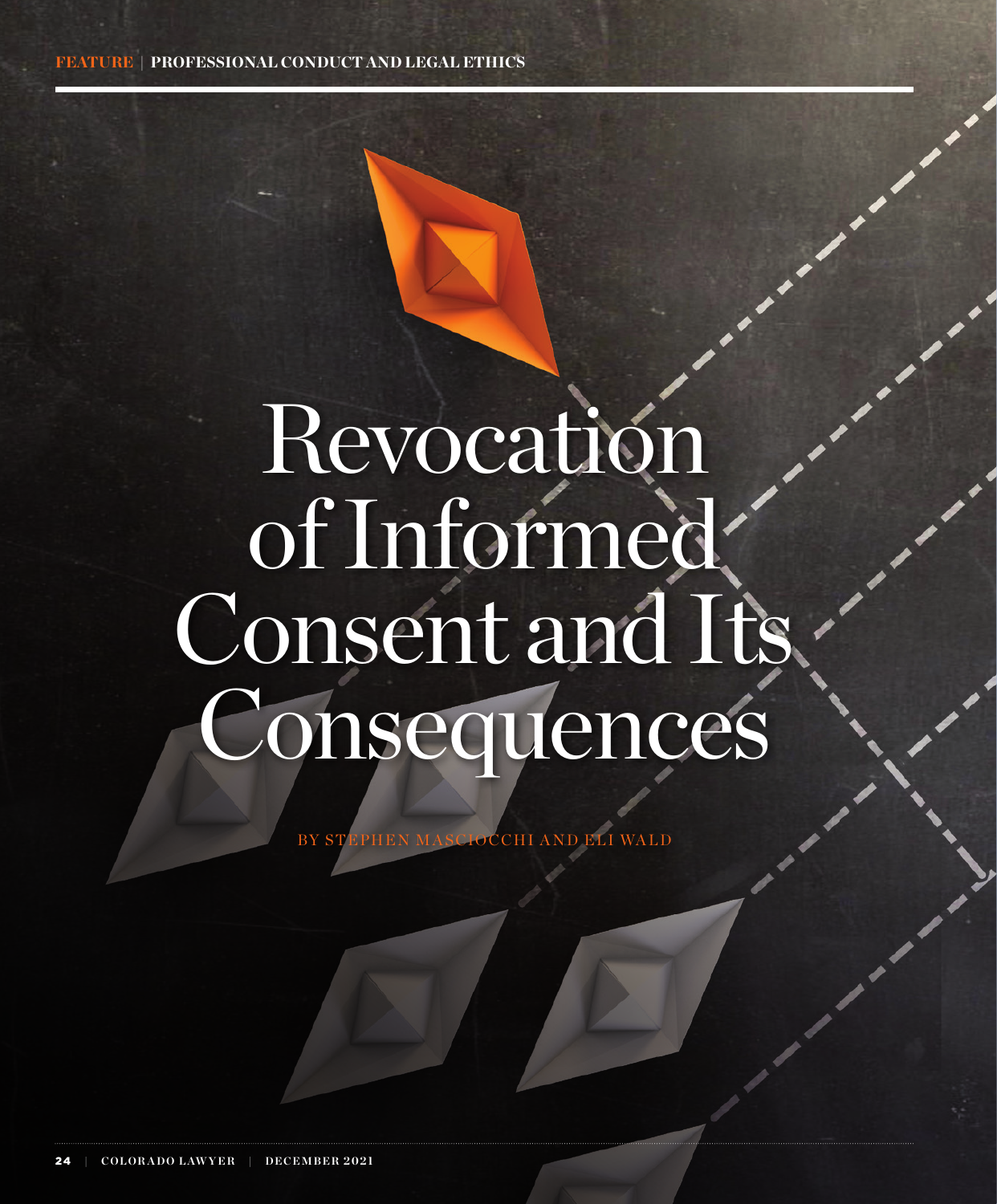<span id="page-1-0"></span>*This article explores a lawyer's duties when clients who have consented to a conflict of interest revoke their consent. It covers how such revocations affect lawyers and clients and discusses proactive measures practitioners can use to address potential revocations.* 

Maturation is give informed<br>
consent for a lawyer to repre-<br>
sent them notwithstanding a<br>
conflict of interest, and one<br>
client subsequently revokes the consent, may the consent for a lawyer to represent them notwithstanding a conflict of interest, and one lawyer continue to represent the non-revoking client? Under the Colorado Rules of Professional Conduct (Colo. RPC), the answer "depends on the circumstances." Revocation of informed consent typically arises when (1) co-clients agree for a lawyer to represent them in the same matter, and (2) two clients agree to be represented by the same lawyer in unrelated matters. This article examines both scenarios and offers practical advice for addressing a revocation of consent.

#### Colo. RPC 1.7, Comment [21]

When a concurrent conflict of interest arises among current clients, a lawyer may be able to cure the conflict and represent the clients, if "the lawyer reasonably believes that the lawyer will be able to provide competent and diligent representation to each affected client" and "each affected client gives informed consent, confirmed in writing."[1](#page-6-0) But what happens if a lawyer cures the conflict of interest by obtaining informed consent from each affected client and one of them later revokes its consent?

Colo. RPC 1.7, Comment [21], "Revoking Consent," which is identical to the comment to the corresponding ABA Model Rule,<sup>2</sup> addresses this very question and states:

A client who has given consent to a conflict may revoke the consent and, like any other client, may terminate the lawyer's representation at any time. Whether revoking consent to the client's own representation precludes the lawyer from continuing to represent other clients depends on the circumstances, including the nature of the conflict, whether the client revoked

# "

The termination or withdrawal, however, may not be enough to cure the conflict once the revoking client becomes a former client. So the question arises, can the revoking client preclude the lawyer from continuing to represent the other client(s)?

"

consent because of a material change in circumstances, the reasonable expectations of the other client and whether material detriment to the other clients or the lawyer would result.<sup>[3](#page-6-0)</sup>

Thus, a client who has given informed consent to a conflict may revoke the consent.[4](#page-6-0) But the effect of such a revocation is less clear. Usually, because informed consent is one of four conditions needed to cure a conflict of interest,<sup>5</sup> when a client revokes informed consent, a lawyer is faced with a conflict of interest.<sup>6</sup> If the conflict cannot be cured, in part because the revoking client refuses to give informed consent, the revoking client may terminate the lawyer's representation, or the lawyer may have to withdraw from representing the revoking client even if the representation is not terminated. The termination or withdrawal, however, may not be enough to cure the conflict once the revoking client becomes a former client[.7](#page-6-0) So the question arises, can the revoking client preclude the lawyer from continuing to represent the other client(s)?

Colo. RPC 1.7, Comment [21] states that the answer "depends on the circumstances,["8](#page-6-0) and it identifies five relevant considerations in assessing the consequences of revocation:

1. "the nature of the conflict,"

- 2. "whether the client revoked consent because of a material change in circumstances,"
- 3. "the reasonable expectations of the other client,"
- 4. whether material detriment to the other clients would result, and
- 5. whether material detriment to the lawyer would result.<sup>9</sup>

The *Restatement (Third) of the Law Governing Lawyers* (*Restatement*) gives a similar answer, stating

Revoking consent to the client's own representation, however, does not necessarily prevent the lawyer from continuing to represent other clients . . . . Whether the lawyer may continue the other representation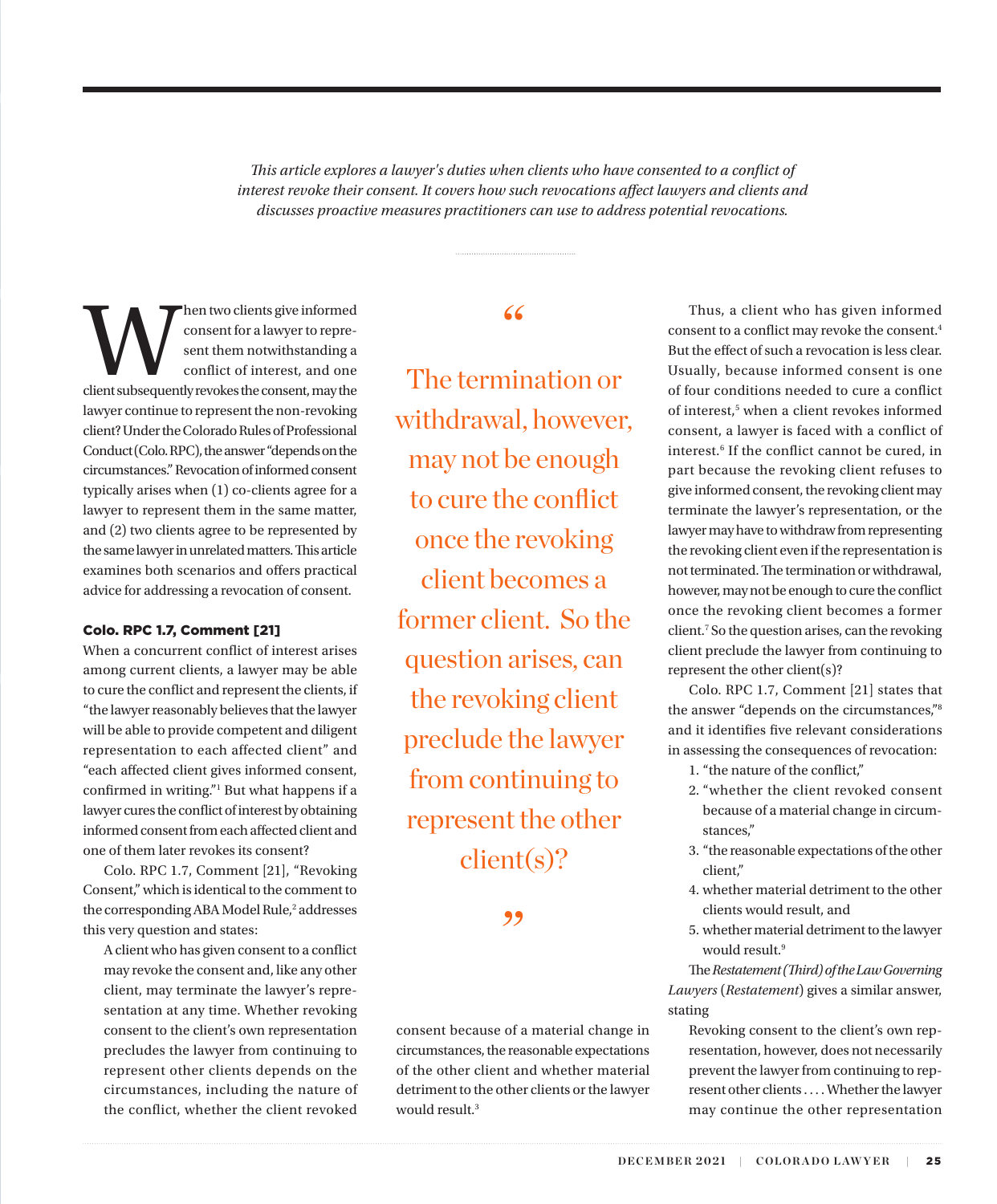<span id="page-2-0"></span>depends on whether the client was justified in revoking the consent (such as because of a material change in the factual basis on which the client originally gave informed consent) and whether material detriment to the other client or lawyer would result.<sup>[10](#page-6-0)</sup> In a formal ethics opinion, the North Carolina State Bar followed the ABA Model Rules' and the *Restatement*'s guidance closely, explaining that "[i]n the absence of specific language in the consent agreement addressing the effects of repudiation, a lawyer is not required to withdraw from representing one client if the other client revokes consent without good reason and an evaluation of the factors set out in comment [21] and the Restatement favors continued representation."[11](#page-6-0)

Assessing the application of the Comment [21] considerations to determine whether a lawyer may continue to represent other clients following revocation of a client's consent thus depends on the circumstances and requires a contextual exercise of professional judgment. In analyzing different circumstances and examples, Colorado lawyers should initially distinguish between different types of conflicts of interest for which clients may give and then revoke informed consent, because Comment [21]'s first factor is the "nature of the conflict."

#### Revocation of Informed Consent to Conflicted Co-Client Representation

Suppose two clients with aligned interests agree that a lawyer may represent them as co-clients in a matter, but after the representation commences, a conflict of interest arises under Colo. RPC 1.7(a). Per Rule 1.7(b)(4), both clients are affected and would need to give informed consent, confirmed in writing, to continue the joint representation. If one client withholds consent, or if both clients initially consent but one later has a change of heart and revokes the consent, may the lawyer continue to represent the other co-client?

The *Restatement* explains that the client's consent to become a co-client "normally presupposes that the co-clients will not develop seriously antagonistic positions."[12](#page-6-0) If, however, "such antagonism develops, it might warrant revoking consent. If the conflict is subject to

# "

Assessing the application of the Comment [21] considerations to determine whether a lawyer may continue to represent other clients following revocation of a client's consent thus depends on the circumstances and requires a contextual exercise of professional judgment.

#### ,,

informed consent . . . , the lawyer must thereupon obtain renewed informed consent of the clients, now adequately informed of the change of circumstances"; but "[i]f the conflict is not consentable, or the lawyer cannot obtain informed consent from the other client or decides not to proceed with the representation,["13](#page-6-0) such that the revoking client becomes a former client, "the lawyer must withdraw from representing all affected clients adverse to any former client in the matter."[14](#page-6-0) Thus, applying the "nature of the conflict" factor and the "material change in circumstances" factor, the lawyer would not be able to continue to represent the co-client.

Similarly, a client who has given informed consent to be represented as a co-client would be justified in revoking the consent, and the lawyer would not be able to continue to represent the other co-client, if the lawyer failed to represent the revoking client with reasonable loyalty.[15](#page-6-0) A client would also be justified in revoking consent, rendering the lawyer unable to continue representing the other co-client, if the co-client materially violated the express or implied terms of the consent, such as by disclosing the revoking client's important confidential information to third persons without justification.<sup>16</sup> In these circumstances, the co-client's or lawyer's improper behavior would constitute a material change in circumstances to the revoking client's detriment and preclude the lawyer from continuing to represent the other co-client.

In contrast, when there is no material change in circumstances and the other co-client reasonably expects the lawyer to continue to represent it, and the other co-client or the lawyer would suffer a material detriment, revocation of consent would not force the lawyer to withdraw from representing the other co-client.[17](#page-6-0) A material detriment might exist, for example, because the other co-client and the lawyer "might already have invested time, money, and effort in the representation"; the other co-client "might already have disclosed confidential information and developed a relationship of trust and confidence with the lawyer"; or the co-client relying on the consent "might reasonably have elected to forgo opportunities to take other action."[18](#page-6-0) The *Restatement* offers the following illustration:

Clients A and B validly consent to Lawyer representing them jointly as co-defendants in a breach-of-contract action. On the eve of trial and after months of pretrial discovery on the part of all parties, Client A withdraws consent to the joint representation for reasons not justified by the conduct of Lawyer or Client B and insists that Lawyer cease representing Client B. At this point it would be difficult and expensive for Client B to find separate representation for the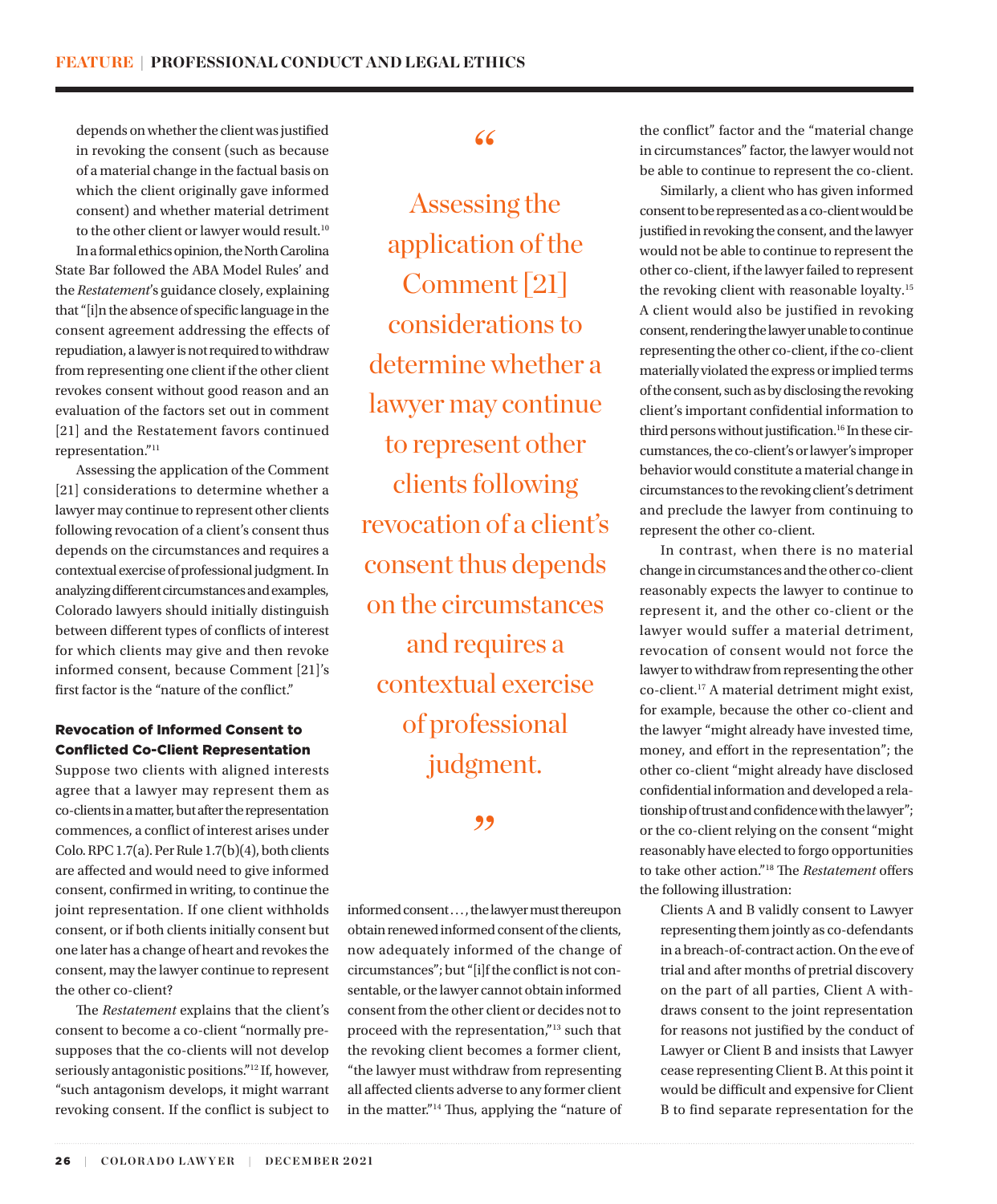<span id="page-3-0"></span>impending trial. Client A's withdrawal of consent is ineffective to prevent the continuing representation of B in the absence of compelling considerations such as harmful disloyalty by Lawyer.<sup>19</sup>

While the *Restatement*'s analysis and illustrations focus on co-clients in litigation matters, revocation of informed consent may also come up in transactional matters.[20](#page-6-0) For example, in *Van Kirk v. Miller*, a seller and a buyer agreed on the principal terms of the sale of a sports bar, retained the same lawyer to represent them in a purchase and sales agreement, and waived the conflict of interest by giving informed consent[.21](#page-7-0) When a disagreement arose, the buyer terminated the lawyer and the lawyer continued to represent the seller in selling the bar to another buyer. The aggrieved former client sued the lawyer for legal malpractice. The Indiana Court of Appeals explained: "The gravamen of [buyer's] argument is that it was improper for [lawyer] to continue to represent [seller] in the [] transaction because [buyer] terminated his relationship with [lawyer]."[22](#page-7-0)

Citing Indiana Professional Conduct Rule 1.7, Comment [21]'s factors, which are the same as those in the Colorado rule and its comments, the *Van Kirk* court rejected the buyer's categorical argument, holding that "the propriety of such representation is based on the circumstances of the case and the nature of the conflict."[23](#page-7-0) The court opined that the buyer's termination of the lawyer-client relationship did not automatically revoke the buyer's informed consent and there was no evidence that the buyer told the lawyer to stop representing the seller. $24$  In concluding that the lawyer's continued representation of the seller was not improper, the court explained that the transactional nature of the joint representation and the lack of detriment to the former client—there was no evidence that the lawyer favored the seller during the dual representation<sup>[25](#page-7-0)</sup>—supported allowing the lawyer to continue representing the seller.

Notably, the *Restatement*'s examples and illustrations are relatively straightforward because they explore contexts in which Comment [21]'s factors all tend to point in the same direction, either suggesting that the lawyer could continue to represent the non-revoking co-client or indicating that the lawyer could not continue to do so. But what should a Colorado lawyer do in a hard case, where some Comment [21] factors point in one direction and others point in the opposite direction?

Those were the circumstances in *R.O. v. Medalist Holdings*. [26](#page-7-0) In that case, a law firm represented several co-defendants in a civil matter pursuant to joint representation and defense agreements. In a related criminal case, one of the defendants pleaded guilty; he then revoked his informed consent and demanded that the law firm withdraw from representing the other co-defendants in the civil case. The trial court, sua sponte, disqualified the law firm[.27](#page-7-0)

The Washington Court of Appeals affirmed the disqualification, even though the law firm had represented one non-revoking co-defendant for years and the revocation occurred "close to trial[,] suggest[ing] that disqualification might result in a material detriment" to the non-revoking co-defendant.<sup>28</sup> The appellate court explained that "a material change in circumstances can justify precluding a lawyer from representing a client when another client has revoked consent."[29](#page-7-0) The court reasoned that the revoking client's guilty plea was a material change of circumstances because the non-revoking co-defendant might wish to shift blame onto the revoking co-defendant; it thus upheld the law firm's disqualification.<sup>[30](#page-7-0)</sup>

 The New York State Bar Association Ethics Committee examined a similarly complicated case in its Ethics Opinion 903,<sup>31</sup> where co-defendants Alpha and Beta gave their informed consent to representation by the inquiring attorney. Two years into the representation, Alpha changed its mind and revoked its informed consent. The attorney wished to withdraw from representing Alpha while continuing to represent Beta.

The case was difficult because on the one hand, Alpha revoked its consent due to a material change in circumstances: "At the time of the consent, Alpha and Beta had no differing interests and did not believe that any differing interests would develop later.["32](#page-7-0) However, "after substantial discovery in the litigation, Alpha determined that its interests differed significantly from Beta's interests."[33](#page-7-0) On the other hand, because Alpha revoked its consent two years after giving it, withdrawal would result in material detriment to Beta and the attorney.[34](#page-7-0)

Although the ethics committee did not resolve this hard case, finding that it lacked "sufficient facts to evaluate all of these factors,"[35](#page-7-0) it offered both guidance and practical advice for attorneys assessing the consequences of revocation of consent in co-client conflict-of-interest situations. It pointed out that in a co-client representation, when a lawyer wishes to withdraw from representing the revoking client and continue representing the non-revoking client, the revoking client would become a former client to whom the lawyer would owe duties under New York Rule of Professional Conduct 1.9(a), which is identical to Colo. RPC  $1.9(a).$ <sup>[36](#page-7-0)</sup>

In Opinion 903's case, New York Rules 1.9(a) and 1.16(a) would likely preclude the inquiring attorney from representing Beta in the same litigation because Beta's interests are materially adverse to the interests of former client Alpha. The committee observed that "when differing interests arise during a common representation and prohibit a lawyer from continuing to represent both clients absent the informed consent of both clients, Rule 1.9(a) will prohibit the lawyer from opposing either client in the same matter, *and the lawyer therefore must ordinarily drop both clients*."[37](#page-7-0) Thus, while the committee in Opinion 903 did not resolve the particular inquiry, it suggested that in co-client representations, when unexpected differing interests arise among co-clients and one co-client revokes its informed consent, the lawyer ordinarily cannot continue representing the non-revoking client, notwithstanding the non-revoking client's reliance on the consent and the detriment to the non-revoking client from the lawyer's withdrawal.

Sensing that this typical resolution would disappoint lawyers and non-revoking clients alike, the committee in Opinion 903 offered New York lawyers practical advice that also applies to Colorado practitioners. The committee explained that "an advance agreement can avoid many uncertainties surrounding a client's revocation of consent to a multiple representation," adding that "an advance agreement could specify whether a lawyer may continue to represent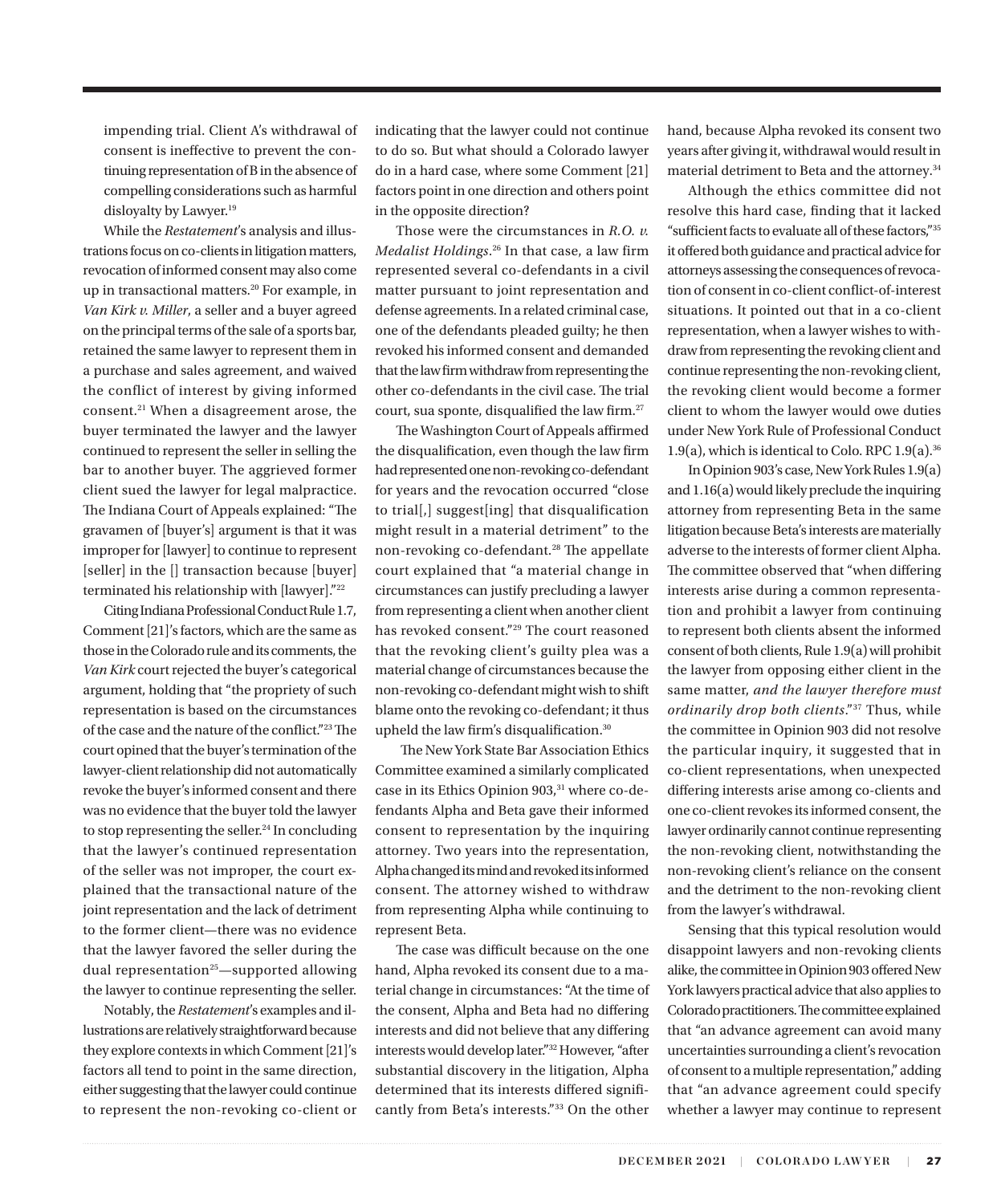# <span id="page-4-0"></span>"

The committee explained that 'an advance agreement can avoid many uncertainties surrounding a client's revocation of consent to a multiple representation,' adding that 'an advance agreement could specify whether a lawyer may continue to represent either client after consent is revoked, and whether the lawyer may use or reveal confidential information obtained from the client who has revoked consent during the representation.'

#### ,,

either client after consent is revoked, and whether the lawyer may use or reveal confidential information obtained from the client who has revoked consent during the representation.["38](#page-7-0) 

Colorado lawyers representing co-clients likewise should consider specifying in advance the consequences of revocation, including whether the lawyer could continue to represent the non-revoking client. Indeed, the Colorado Bar Association Ethics Committee, in exploring ethical considerations in the joint representation of clients in Opinion 135, gave the same advice in passing, directly quoting Opinion 903:

*It is prudent to consider expressly addressing in the retention agreement how the lawyer will proceed in the event an unresolved conflict arises from either developments in the matter or withdrawal of an earlier consent.*  In at least some circumstances, clients may, by advance or prospective waiver, provide informed consent to the lawyer's continued

representation of one of the previously jointly represented clients while the other client obtains separate counsel. . . . *see also* NY State Bar Assn. Eth. Op. 903, "Revocation of Consent to Conflict" (2012) (implying the validity of an advance agreement that specifies (1) whether a lawyer may continue to represent either client after the other client revokes its consent, and (2) whether the lawyer may use or reveal confidential information obtained from the client that has revoked consent)[.39](#page-7-0)

#### Revocation of Informed Consent to Conflicted Representation in Unrelated Matters

Suppose a prospective new client asks a lawyer to represent it. The lawyer runs a conflict check and determines that although the matters are unrelated, the new client's matter triggers a conflict of interest because the opposing

party is the lawyer's existing client. Per Colo. RPC 1.7(b)(4), both clients are affected, and both would need to give informed consent, confirmed in writing. If the existing client provides informed consent but later has a change of heart and revokes the consent, can the lawyer continue representing the new client? The same five factors from Comment [21]—the nature of the conflict, any material change in circumstances, the reasonable expectations of the non-revoking client, any material detriment to the non-revoking client, and any material detriment to the lawyer—would determine the revocation's consequences.

The *Restatement* provides a helpful illustration in this context:

Client A, who consulted Lawyer about a tax question, gave informed advance consent to Lawyer's representing any of Lawyer's other clients against Client A in matters unrelated to Client A's tax question. Client B, who had not theretofore been a client of Lawyer, wishes to retain Lawyer to file suit against Client A for personal injuries suffered in an automobile accident. After Lawyer informs Client B of the nature of Lawyer's work for Client A, and the nature and risks presented by any conflict that might be produced, Client B consents to the conflict of interest. After Lawyer has undertaken substantial work in preparation of Client B's case, Client A seeks to withdraw the advance consent for reasons not justified by the conduct of Lawyer or Client B. Even though Client A was Lawyer's client before Client B was a client, the material detriment to both Lawyer and Client B would render Client A's attempt to withdraw consent ineffective.<sup>40</sup>

This illustration presents a relatively easy case because it presupposes the lawyer and Client B did nothing to justify the revocation. Presumably, Client A simply had a tardy change of heart about allowing its own lawyer to be adverse to it in unrelated matters.

*Antelope Valley Groundwater Cases v. Los Angeles County Waterworks Dist. No. 40* further illustrates the balancing of Comment [21]'s factors. There, a client who gave its informed consent to the conflicted representation of another client subsequently terminated its law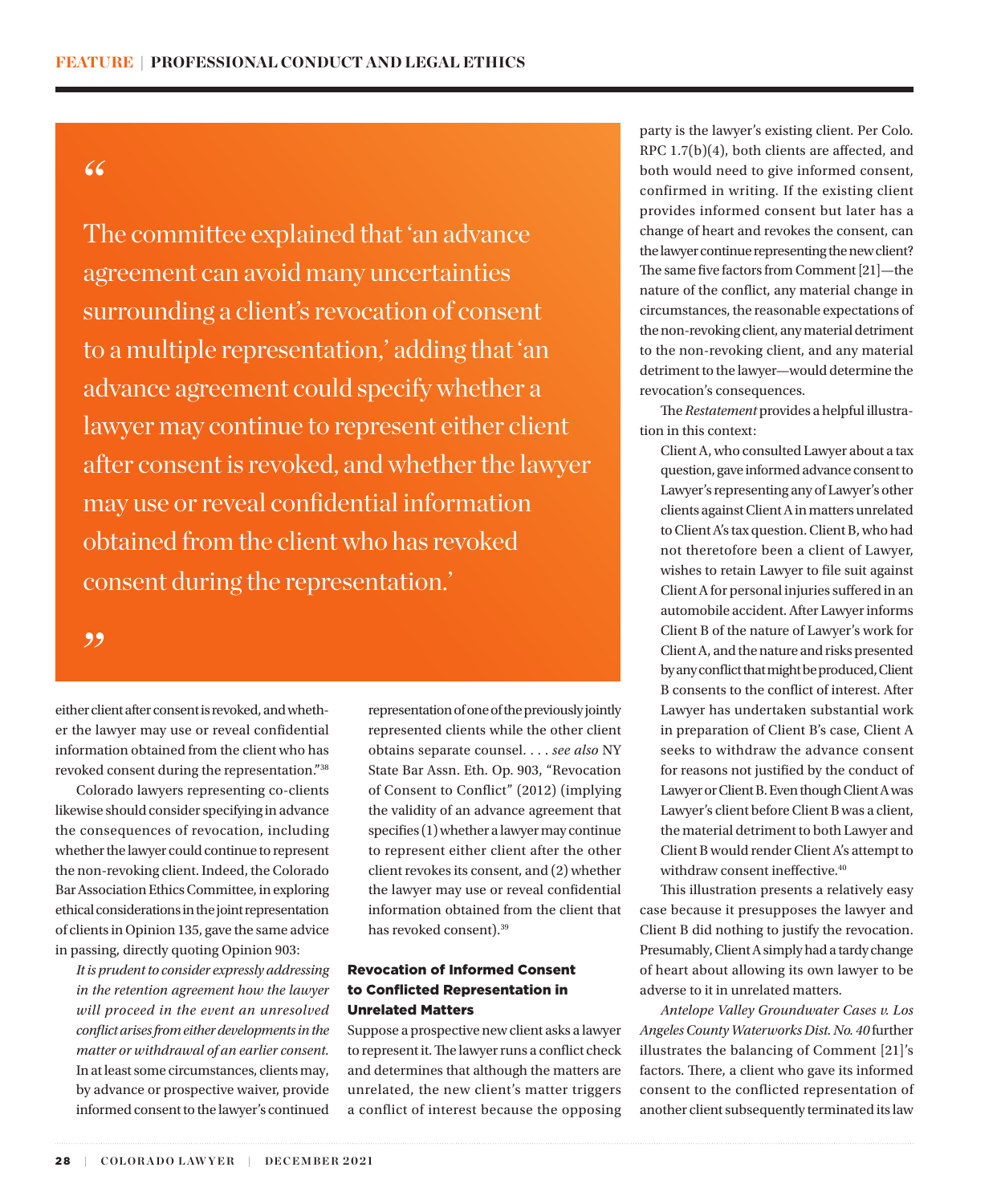<span id="page-5-0"></span>firm, revoked its informed consent, demanded that the firm withdraw from representing the other client, and moved to disqualify the firm when it refused to withdraw.<sup>41</sup> In construing the California Rules of Professional Conduct, the California Court of Appeals held that "[w]hen a client has made an informed decision to consent to an attorney's concurrent representation of themselves as well as another client with potentially adverse interests, courts will not grant a subsequent motion to disqualify that attorney.["42](#page-7-0) The court explained that the revoking client gave its initial informed consent to the conflicted representation with full knowledge of all relevant circumstances and waited 10 years before revoking its consent.<sup>43</sup> Further, over that 10-year period, the law firm represented the other client in extensive and prolonged litigation such that disqualifying it would have resulted in material detriment to the other client and the law firm.<sup>44</sup>

By contrast, in the Alabama case *Southern Visions, LLP v. Red Diamond, Inc.*, the court disqualified Red Diamond's law firm, even though Red Diamond had given advance consent for the firm to be adverse to it in unrelated matters[.45](#page-7-0) The court reasoned in part that even if Red Diamond's advance consent had been effective, Red Diamond promptly revoked its consent before the firm began representing Southern Visions in a matter adverse to Red Diamond. Once Red Diamond revoked its informed consent, the law firm was precluded from representing Southern Visions against Red Diamond.[46](#page-7-0) This ruling makes sense because, given the timely revocation, there was no material detriment to Southern Visions or the law firm—a stark contrast to the 10-year delay in *Antelope Valley*.

On the other hand, the District of Columbia Bar Ethics Committee articulated a somewhat different standard for assessing the consequences of revocation and did not adopt all the ABA Model Rule 1.7, Comment [21] and *Restatement* factors. In D.C. Bar Ethics Opinion 317, although the committee stated that "we see the applicable standard as one that blends the approaches of the Restatement, the Model Rules," and other law,[47](#page-7-0) it discounted the nature-of-the-conflict and material-change-of-circumstances factors.<sup>48</sup> Instead, it found that "[t]he principal issue, then, is reliance.["49](#page-7-0)

The committee explained that "[i]f there has been detrimental reliance by the other client or the lawyer, the lawyer ordinarily should continue representing the other client."[50](#page-7-0) It added: "Given that the lawyer's acceptance of, and beginning work for, the other client . . . typically will constitute reliance," a lawyer will rarely be precluded from representing the other client following revocation of a client's informed consent.[51](#page-7-0) In terms of Comment [21], Opinion 317 prioritizes reliance by the other client—that is, "whether material detriment to the other clients . . . would result"—as the primary consideration in assessing the consequences of revocation.[52](#page-7-0)

To the extent that Opinion 317 deviates from Colorado's Comment [21], it offers little guidance to Colorado lawyers. Moreover, Opinion 317 does not mention that an earlier draft *Restatement of the Law Governing Lawyers* included similar language but was ultimately rejected by the American Law Institute.<sup>53</sup>

Like the New York committee in Opinion 309, the D.C. committee in Opinion 317 advised specifying the consequences of revocation in an advance agreement between the client and the lawyer. It opined that "[p]referably, the consequences of any change of heart should be addressed [in advance] when the waiver is granted.["54](#page-7-0) The committee explained how that could be done:

This can be done in the engagement letter, the communication in which the waiver is granted, or some other [preferably written] communication . . . between lawyer and client. Such an agreement can address whether a client that changes its mind will have a right to continued representation by the lawyer and, if the lawyer is permitted to withdraw from representation of that client, whether the lawyer may continue representing the other clients who are involved.[55](#page-7-0)

The committee then provided a template agreement for D.C. lawyers to follow:

You have the right to repudiate this waiver should you later decide that it is no longer in your interest. Should the conflict addressed by the waiver be in existence or contemplated at that time, however, and should we or the other client(s) involved have acted in reliance on the waiver, we will have the right—and possibly the duty, under the applicable rules of professional conduct—to withdraw from representing you and (if permitted by such rules) to continue representing the other involved client(s) even though the other representation may be adverse to you.[56](#page-7-0)

Colorado lawyers, however, should keep in mind the importance of context. While seeking an advance agreement regarding the consequences of revocation from co-clients will often make sense, seeking such an agreement from clients in unrelated matters might not. Sophisticated clients might reject the D.C. Bar's template language and insist that even if the other client and the lawyer acted in reliance on the waiver, the lawyer still must withdraw from representing both clients following revocation of the consent by one of them. Moreover, even less sophisticated clients might insist on withdrawal once the lawyer adequately explains the ramifications of revocation to them in obtaining their informed consent.<sup>[57](#page-7-0)</sup>

In other words, Opinion 317 advises using specific language to address the effects of repudiation because it assumes lawyers will usually get clients to agree to favorable language allowing lawyers to continue to represent the other client following revocation. However, without an advance agreement addressing the consequences of revocation, a lawyer is not required to withdraw from representing one client if the Comment [21] factors favor continued representation, so Colorado lawyers should carefully consider whether to seek an advance agreement.

Notwithstanding its limited applicability in Colorado, Opinion 317 compellingly suggests that in assessing the circumstances of revocation, a relevant consideration should be the length of time between granting and revoking the informed consent. It highlights that "if some time has elapsed between the grant of the waiver and its revocation," revocation would more likely result in material detriment to the other client or the lawyer.[58](#page-7-0) Therefore, the more time passes between granting and revoking the informed consent, the more likely it is that the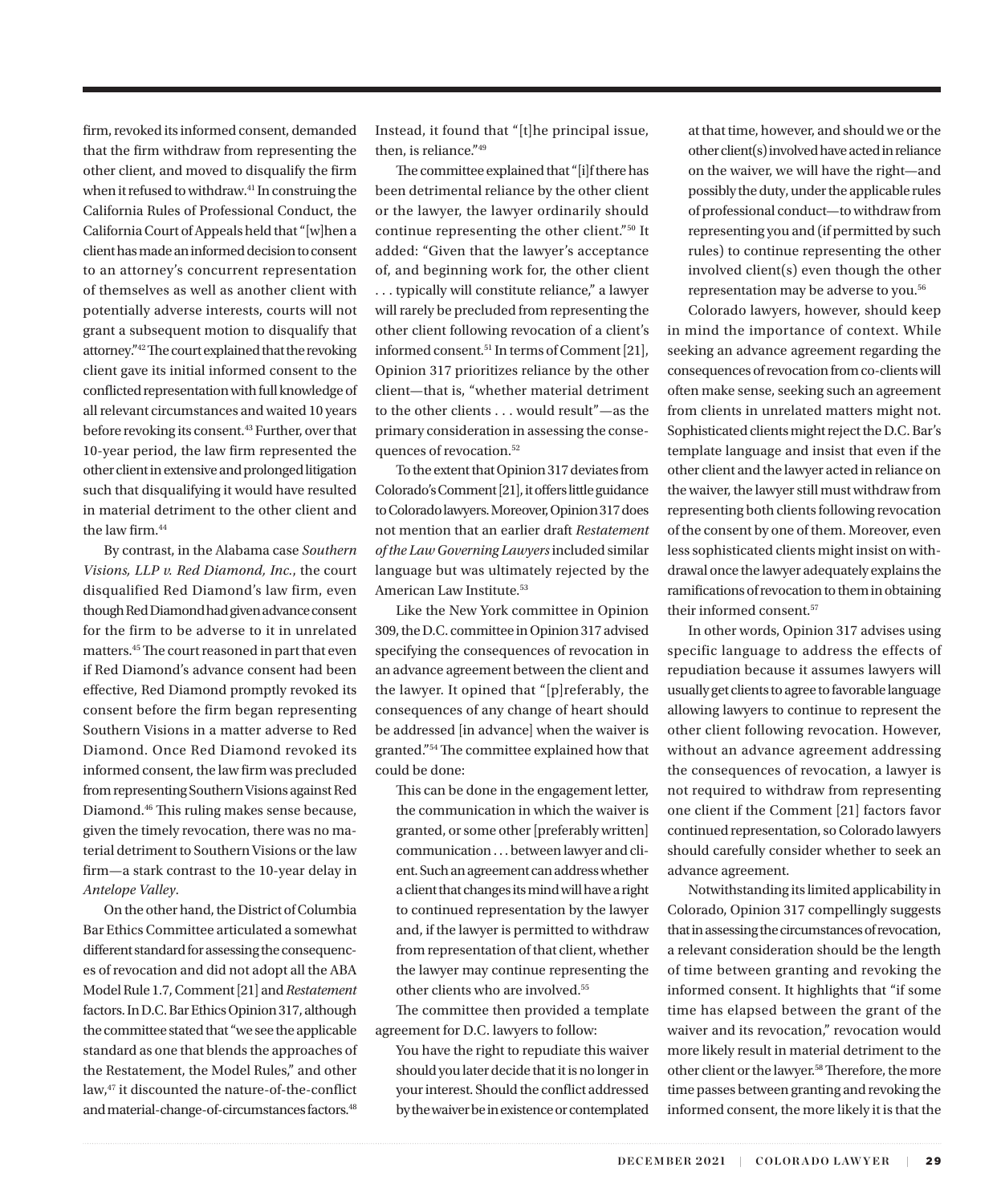<span id="page-6-0"></span>other client and lawyer would experience a material detriment.

#### Summing Up the Advice

Colo. RPC 1.7, Comment [21] states that a client who consents to a conflict may revoke the consent and, like any other client, terminate the lawyer's representation at any time.<sup>59</sup> Thus, a Colorado lawyer who relies on a client's informed consent to represent a co-client or another client assumes a risk of revocation.<sup>[60](#page-7-0)</sup> When two clients give informed consent to a conflict of interest and one subsequently revokes the consent, whether a lawyer may continue to represent the non-revoking client depends on the circumstances, "including the nature of the conflict, whether the client revoked consent because of a material change in circumstances, the reasonable expectations of the other client and whether material detriment to the other clients or the lawyer would result.["61](#page-7-0)

Revocation of informed consent usually arises when co-clients agree to be represented by a lawyer in the same matter, and when two clients agree to waive a conflict created when the lawyer's representation of one client is adverse to the other in unrelated matters. When a conflict arises in the representation of co-clients in litigation, some courts and ethics opinions favor the material-change-in-circumstances factor, disallowing continued representation of the non-revoking co-client when the revocation was caused by a material change of circumstances, even if the non-revoking co-client and the attorney relied on the informed consent and would experience material detriment.<sup>[62](#page-7-0)</sup> If no material change of circumstances took place, however, and if the non-revoking client and the lawyer relied on the informed consent, the lawyer may continue to represent the non-revoking co-client. When the nature of the conflict is representation of co-clients in a transactional matter or representation of one client adverse to another client in unrelated matters, courts and ethics committees weigh the totality of the circumstances without favoring the change of circumstances factor.

To minimize the risk of revocation of informed consent, Colorado lawyers should consider expressly addressing in the retention

agreement how the lawyer will proceed if a client revokes an earlier consent.<sup>63</sup> Such an advance agreement can specify whether a lawyer may continue to represent either client after the

## "

Colorado lawyers, however, should keep in mind the importance of context. While seeking an advance agreement regarding the consequences of revocation from coclients will often make sense, seeking such an agreement from clients in unrelated matters might not.

### ,,

other client revokes its consent, and whether the lawyer may use or reveal confidential information obtained from the client that has revoked consent. But after a lawyer adequately explains revocation, some clients may insist that if they revoke their informed consent, even where the other client and the lawyer acted in reliance on

the informed consent, the lawyer would have to withdraw from representing both clients. Finally, if a lawyer withdraws from representing either client because withdrawal is permitted or required, the lawyer must "take steps to the extent reasonably practicable" to protect the now-former client's interests.<sup>[64](#page-7-0)</sup>



**Stephen Masciocchi** is a partner at Holland & Hart LLP in Denver. He handles state and federal appeals in multiple jurisdictions—

smasciocchi@hollandhart.com. **Eli Wald** is the Charles W. Delaney Jr. Professor of Law at the University of Denver Sturm College of Law ewald@law.du.edu.

**Coordinating Editor:** Joseph G. Michaels, joseph. michaels@coag.gov

#### NOTES

1. Colo. RPC 1.7(b)(1) and (4). The conflicted representation also must not be prohibited by law and must "not involve the assertion of a claim by one client against another client represented by the lawyer in the same litigation." Colo. RPC. 1.7(b)(2) and (3).

[2](#page-1-0). ABA Model Rule of Prof. Conduct 1.7, cmt. [21]. This article discusses other states' ethics opinions that also apply the language of the Model Rule and comment [21].

[3.](#page-1-0) Colo. RPC 1.7, cmt. [21].

[4](#page-1-0). *See also Restatement (Third) of the Law Governing Lawyers* (hereinafter *Restatement*) § 122, cmt. f (Am. Law Inst. 2000) ("A client who has given informed consent to an otherwise conflicted representation may at any time revoke the consent.").

[5.](#page-1-0) Colo. RPC 1.7(b)(1)–(4).

[6.](#page-1-0) An exception exists where the revoked informed consent was for a future conflict (*see* Colo. RPC 1.7, cmt. [22]) and the conflict has not materialized.

[7.](#page-1-0) *See* Colo. RPC 1.9(a).

[8.](#page-1-0) Colo. RPC 1.7, cmt. [21].

[9.](#page-1-0) *Id.* 

[10.](#page-2-0) *Restatement* § 122, cmt. f.

[11](#page-2-0). N.C. State Bar, 2007 Formal Ethics Op. 11, "Lawyer's Duties When Client Revokes Consent to Conflict" at 1 (2007).

[12](#page-2-0). *Restatement* § 122, cmt. f.

[13](#page-2-0). *Id.*

[14.](#page-2-0) *Id.*

[15](#page-2-0). *Id.*

[16.](#page-2-0) *Id.*

[17](#page-2-0). *Id.*

[18](#page-2-0). *Id.*

[19](#page-3-0). *Id.*, Illustration 6.

[20.](#page-3-0) Direct-adversity conflicts can arise in